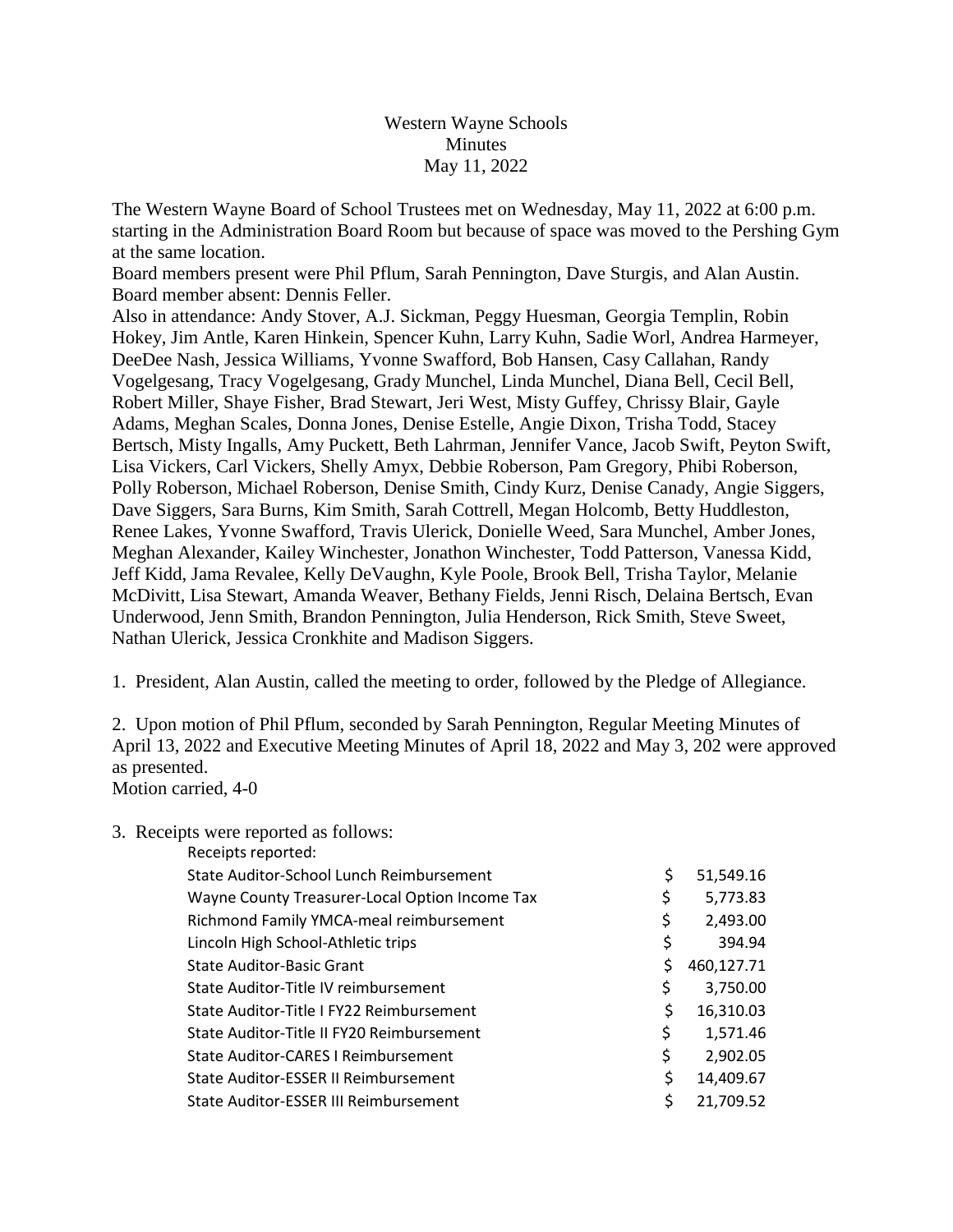| Wayne Bank & Trust-Interest               | S  | 87.43    |
|-------------------------------------------|----|----------|
| Richmond Family YMCA-meal reimbursement   | S. | 2,546.00 |
| Erie Insurance-towing claim reimbursement | S  | 600.00   |
| State Auditor-Technology grant            | S. | 5,820.00 |
| Lincoln High School-Athletic trips        | Ś  | 841.31   |
| Wayne Bank & Trust-Interest               | \$ | 647.12   |
| School Lunch Program-School Lunch Fees    |    | 2,488.35 |

## 4. Discussion Items:

-Principal Update:

Middle/High School: FFA competed in the National Soils competition in Oklahoma. The team placed 9<sup>th</sup> and Leo Russell placed 11<sup>th</sup>.

The BPA competed in Nationals in Texas. The Parliamentary Team placed 9<sup>th</sup> and Ellie Mettler placed 9th in Advanced Office System Procedures. Both the FFA and BPA represented our school well. Very proud of their accomplishments

Elementary School: Right now, they are all working on their Passion Projects and will be sharing them on Thursday evening with their families and the community.

5. Upon motion by Phil Pflum, seconded by Sarah Pennington, the motion to approve the Second Reading of New/Revised Board Policies:

 C200-Attendance Certificate of Incapacity were approved. Motion carried, 4-0

6. Upon motion by Phil Pflum, seconded by Sarah Pennington the motion to approve the LMHS 2022-2023 Textbook Fees was approved. Motion carried, 4-0

7. Upon motion by Phil Pflum, seconded by Dave Sturgis the motion to approve Out of State Field Trips:

| Ms. Adams 2 <sup>nd</sup> Grade | Newport, KY    | May 13, 2022 |
|---------------------------------|----------------|--------------|
| Culture Club                    | Fairfield, OH  | May 6, 2022  |
| <b>Math/Physics Classes</b>     | Cincinnati, OH | May 13, 2022 |
| Motion carried, 4-0             |                |              |

8. Upon motion of Phil Pflum, seconded by Sarah Pennington, the following personnel items were approved:

Hires:

Miranda Ladd – HS Summer School 20 days Rachel Ramer – HS Summer School 20 days Ryan Berkemeier – HS Summer School 40 days Brad Miller – HS Summer School 40 days Rodney Klein – HS Summer School 40 days Teresa Ervin – ES Summer School 15 days Julie Buhl – ES Summer School 15 days